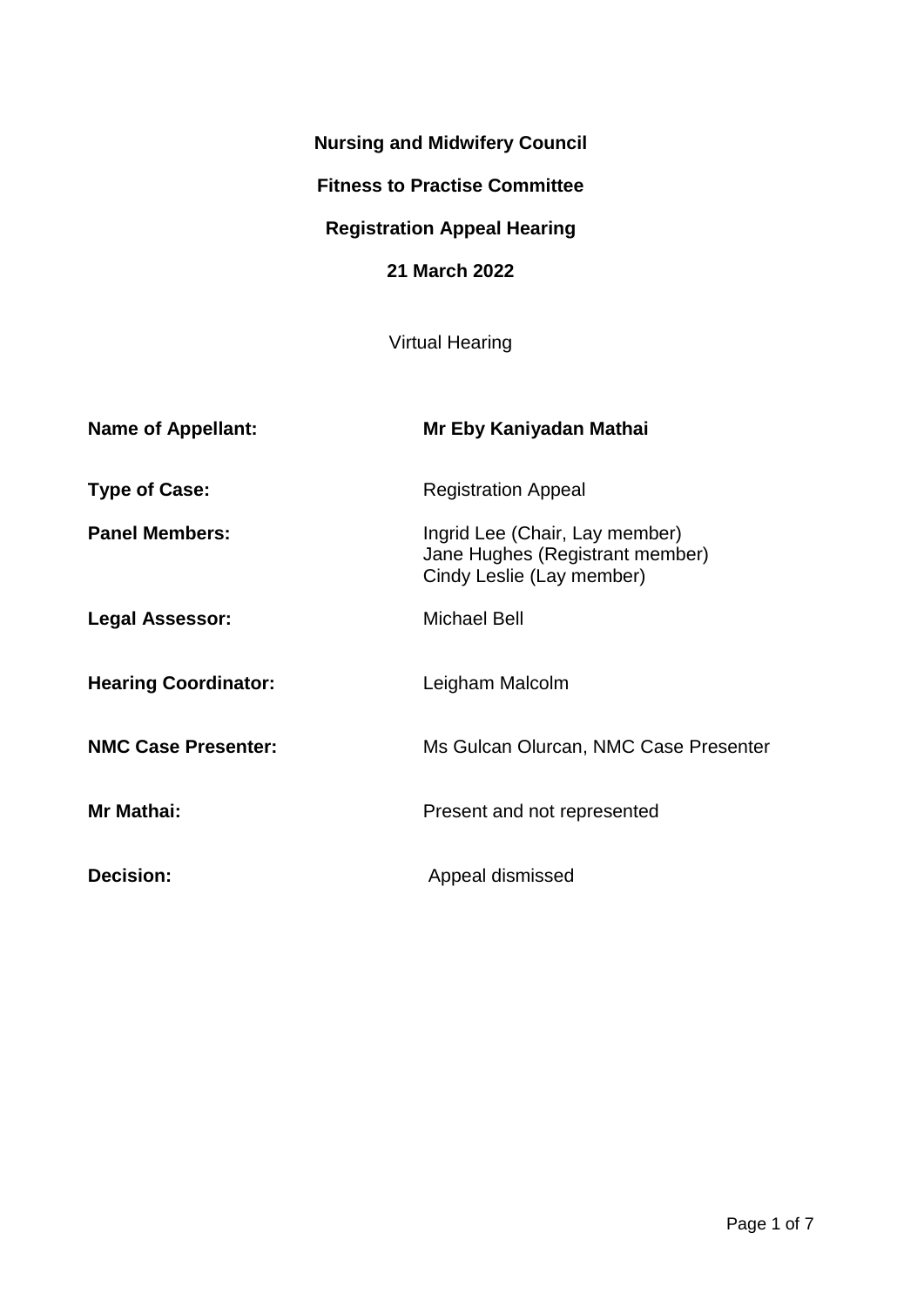## **Background**

You applied to the Nursing and Midwifery Council's (NMC) register as an overseastrained applicant on 12 January 2021. You were requested to provide evidence of your knowledge of English in accordance with the NMC's requirements.

The NMC's guidance at paragraph 17, sets out the following types of evidence that the NMC will accept from applicants to demonstrate that they have the necessary knowledge of English to be able to practise safely and effectively:

*17.1 Evidence type 1: Recent achievement of the required score in the International English Language Testing System (IELTS) or in one of the other English language tests accepted by the NMC. You must achieve the required score in reading, writing, listening and speaking.* 

*17.2 Evidence type 2: Completion of a pre-registration nurse, midwife or nursing associate programme that was taught and examined in English, composed of at least 50 percent clinical interaction, and at least 75 percent of the clinical interaction with patients, service users, their families and other healthcare professionals took place in English.*

*17.3 Evidence type 3: Recent practice for one year in a majority Englishspeaking country.*

The evidence you submitted to show that you met the NMC's language requirements consisted of:

- Transcript of training from Bellary Institute of Nursing, India;
- Letter dated 14 July 2021 from Bellary Institute of Nursing, India;
- Employment reference dated 3 April 2021 from Fairlie Healthcare, UK.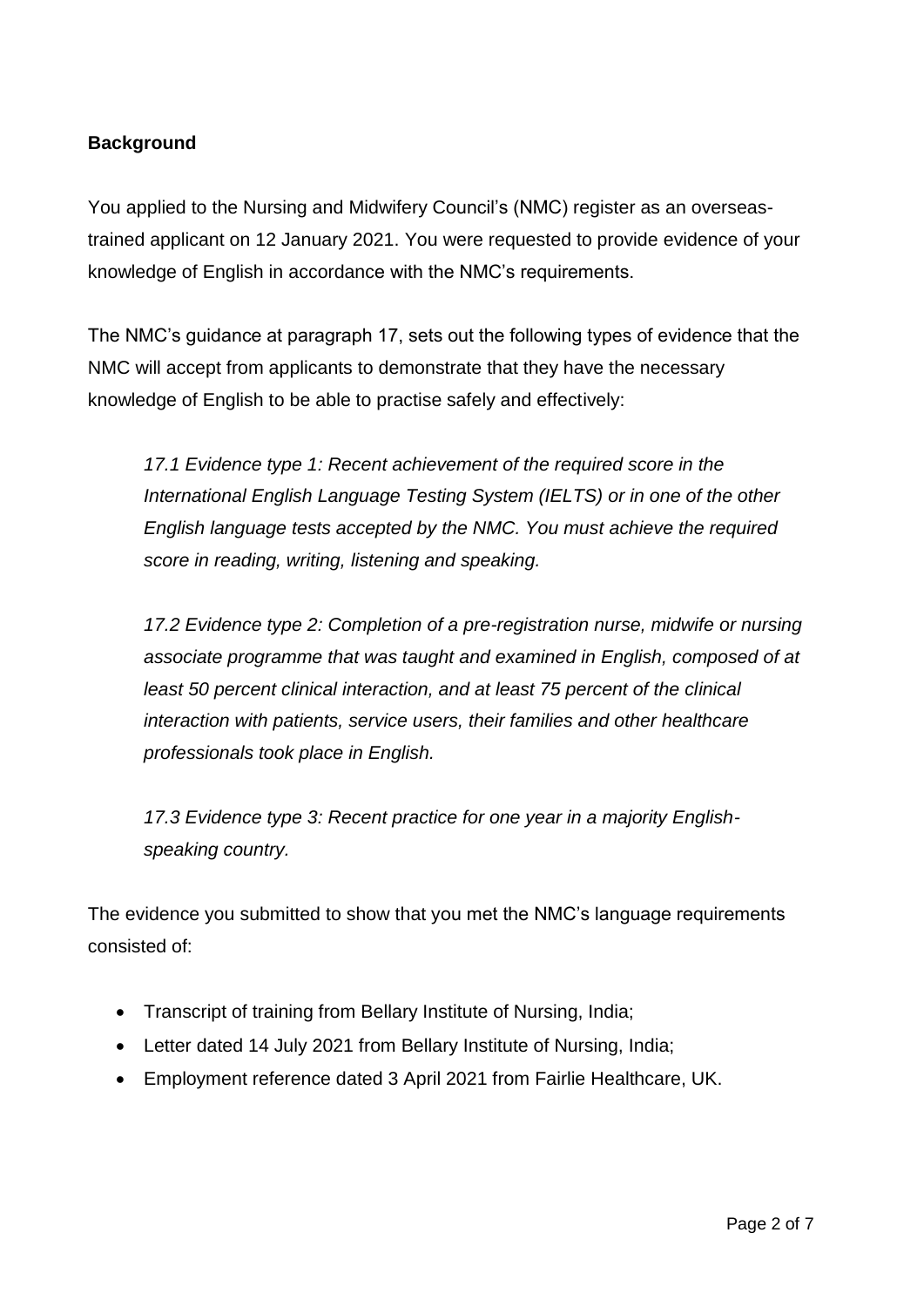The evidence you provided was considered by the Assistant Registrar (AR) who decided that it didn't meet the requirements. You were therefore required to take an approved language test and meet the required scores.

The AR's decision letter referred to the requirements under the Evidence type 2 route in the Guidance. Paragraph 25 of the Guidance sets out what an applicant would need to demonstrate in order to have their language evidence accepted under this route. The Guidance at paragraph 27.2 states that:

*'If you completed your pre-registration nurse, midwife or nursing associate programme in a non-majority English-speaking country, you will need to demonstrate that the programme meets the requirements set out in paragraph 25. We will consider evidence that meets the criteria set out in paragraph 16, but please be aware that it is likely that you will need to provide an alternative type of evidence such as a language test.'* 

This appeal is made under Article 37(1)(a) of the Nursing and Midwifery Order 2001 (the Order). You are appealing against the decision of the AR dated 25 August 2021 that in order to demonstrate that you have the necessary knowledge of English to practise safely and effectively, you should take an approved language test and meet the required scores. The approved language tests are the academic International English Language Testing System (IELTS) and the Occupational English Test (OET).

### **Decision and reasons on application for hearing to be held in private**

During your oral evidence you made reference to matters involving your personal and family life. Ms Olurcan, on behalf of the NMC, made a request that such parts of your case be held in private in accordance with Rule 30(1) of the Nursing and Midwifery Council (Education, Registration and Registration Appeals) Rules 2004.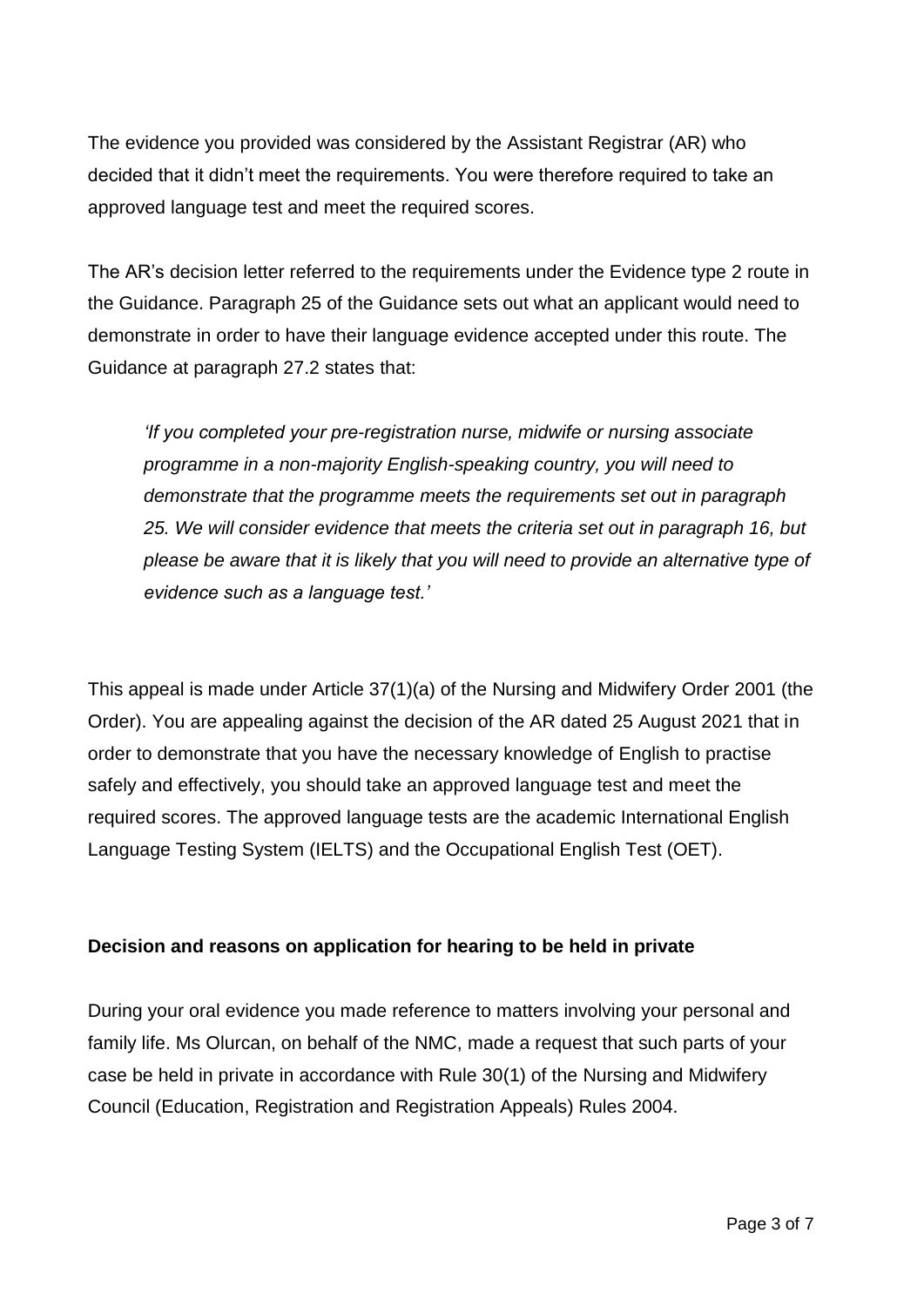The legal assessor reminded the panel that as a starting point, that hearings shall be conducted in public, however, the panel may hold hearings partly or wholly in private if it is satisfied that this is justified by the interests of any party or by the public interest.

Given that your evidence included matters relating to your personal and family life the panel determined to hold such parts of the hearing in private in accordance with Rule 19 of the Rules.

### **Oral evidence and submissions**

You gave evidence under affirmation. You outlined the background to the nursing training that you undertook in Bangalore, India. You referred the panel to a transcript and letter dated 14 July 2021 from the Bellary Institute of Nursing where you undertook a programme that was taught and examined in English between 2005 and 2009. This was composed of at least 50 percent clinical interaction and that, as stated in the letter, more than 75 percent of the clinical interaction with patients, service users, their families and other healthcare professionals took place in English. You said that during your training all your clinical interactions were in English, directly or via an interpreter since you did not speak the local Bangalore language.

You informed the panel that you have been working at Fairlie Healthcare as a senior Health Care Assistant (HCA) since July 2019, without issue, and have also completed an Objective Structured Clinical Examination. The panel also heard that you joined the COVID 19 temporary register on 26 May 2021 and that you have worked as a registered nurse at Fairlie Healthcare under conditions of practice since June 2021.

In response to questions, you told the panel you took practice tests in both the IELTS and OET but were unable to remember the scores you achieved or provide evidence of this to the panel. Further, you said that it would take you three months to prepare to take either of these tests.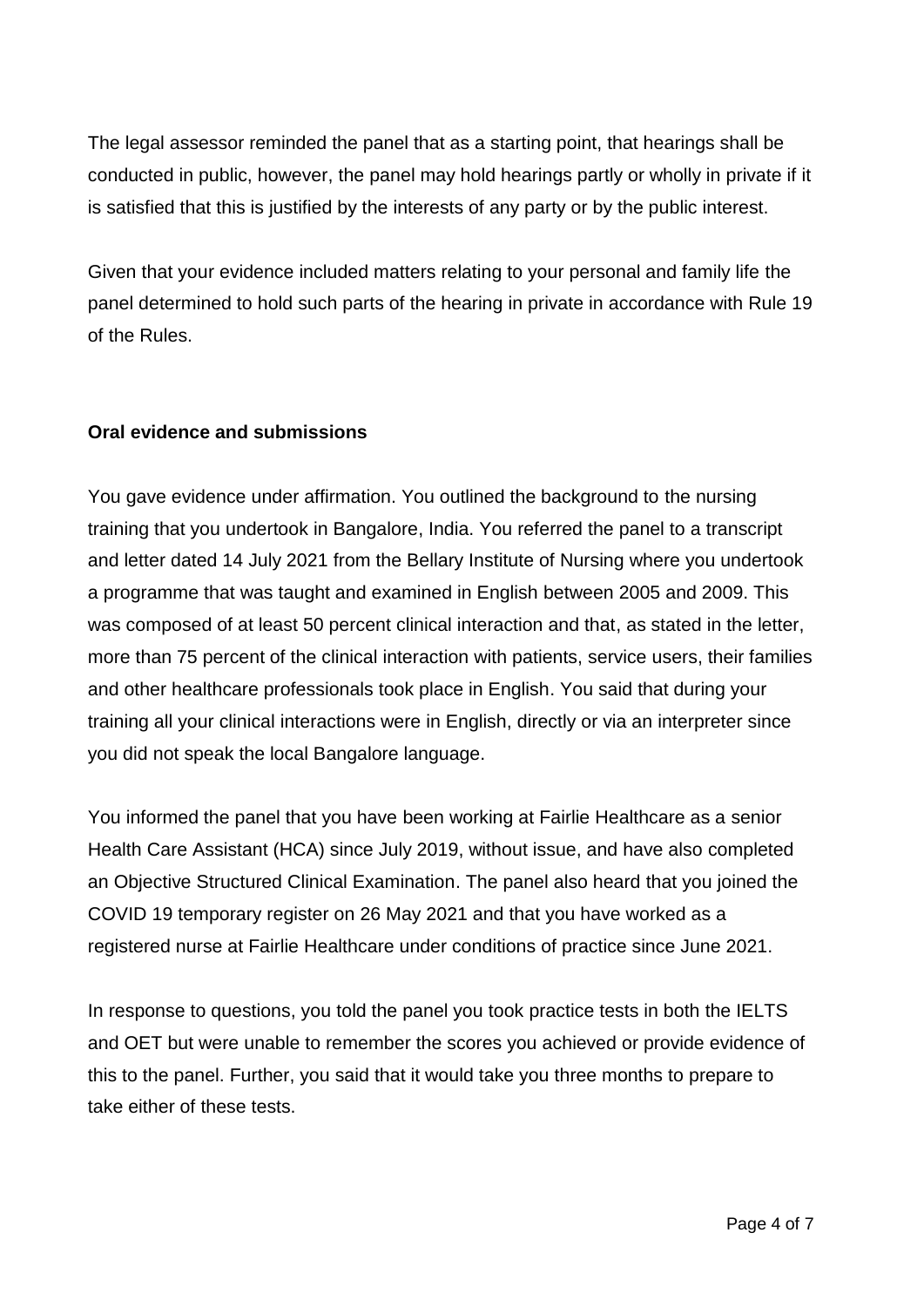Ms 1, the manager at Fairlie Healthcare and a witness called by you, also gave evidence under affirmation. She confirmed that you have been working as a senior HCA at Fairlie Healthcare since July 2019 and that she had no concerns about your work as a HCA. When asked whether or not she had any concerns regarding your language skills as a registered nurse, she stated that she could not be confident of this as she had only supervised you as a HCA. This was because she had moved to another care home prior to you working as a registered nurse. Ms 1 was unable to speak about your nursing practice whilst on the COVID 19 temporary register. Ms 1 also confirmed that she would not be the person who received any complaints about your communication, as another manager is in charge of the home where you are working.

Ms Olurcan submitted that ultimately it was a matter for the panel as to whether or not you had discharged your burden of proof and satisfied the panel that you possess sufficient knowledge of English language to be capable of safe and effective nursing practice. She submitted that it was the NMC's position that you have failed to provide recent, objective and independent evidence that could be verified, and therefore had not discharged the burden of proof.

Ms Olurcan highlighted the information before the panel relating to your reading and writing in clinical practice, and referred to your oral evidence during which you read paragraphs from the NMC's guidance. She submitted that, on the basis of this evidence, it was for the panel to make a professional judgement as to whether your knowledge of English was sufficient.

Ms Olurcan submitted that you gave confusing evidence around your undertaking of practice IELTS and OET tests and provided no evidence as to your results.

### **Panel's decision and reasons**

The panel took account of all of the written and oral evidence before it as well as the submissions of yourself and Ms Olurcan. It accepted the advice of the legal assessor.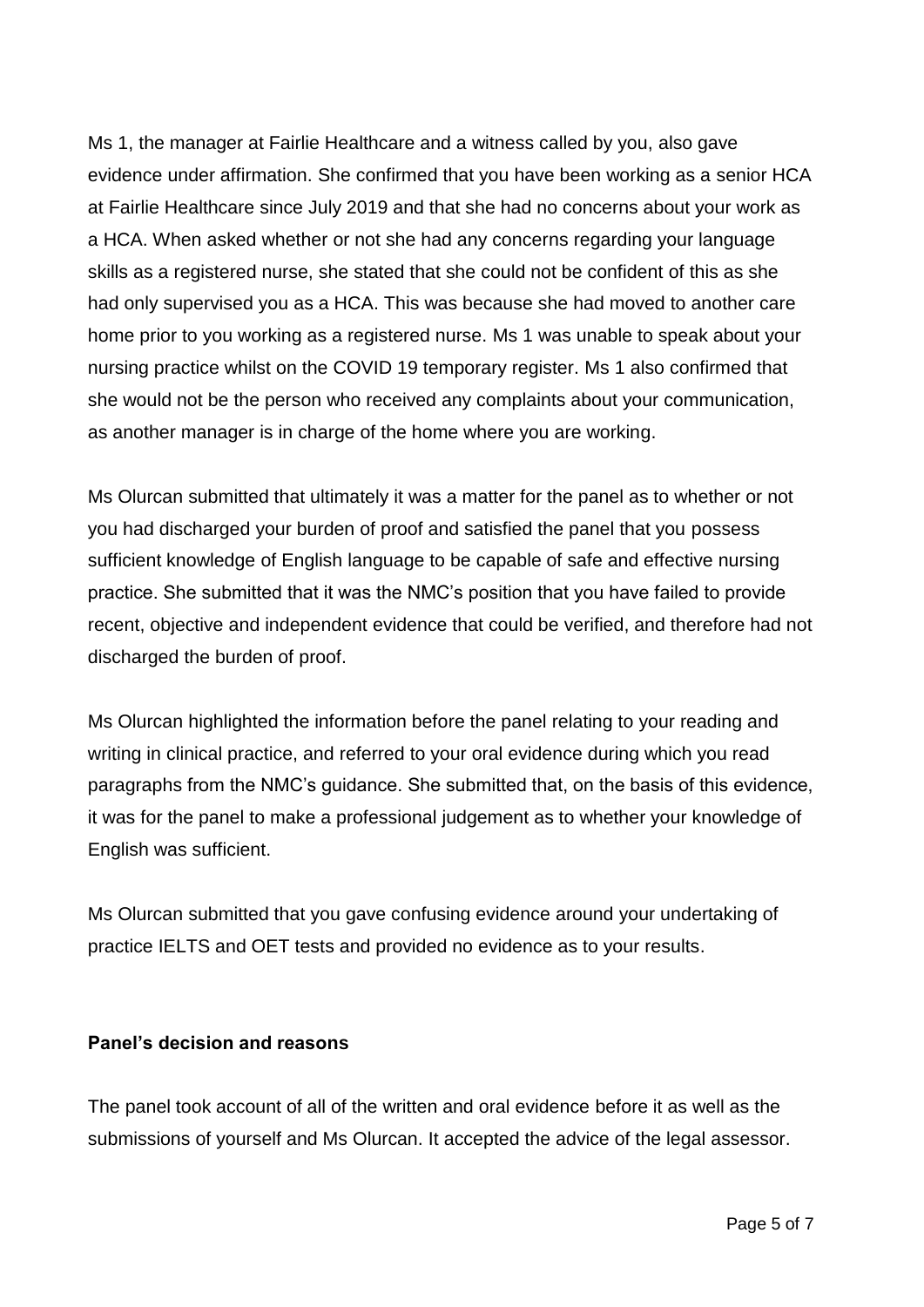There was no evidence before the panel that you have undertaken and passed either an IELTS or OET test. Therefore you do not meet the NMC's requirements under evidence type 1 of the guidance.

The panel considered that the evidence you provided in relation to the Bellary Institute of Nursing where you undertook a programme that was taught and examined in English and noted that at least 50% clinical interaction was in English. The letter of 14 July 2021, written some 12 years after your course finished, stated that *'more that 75% of the communication to interact with doctors, nurses, multidisciplinary team, patients and family was in English*'. However, you were not able to provide any evidence as to how this information had been obtained and how it could be verified. In these circumstances, the panel concluded that the evidence was not sufficient to discharge the burden on you to establish that you came within evidence type 2 of the NMC's guidance.

In considering whether or not you met the requirements under evidence type 3 of the NMC's guidance, the panel bore in mind that you have worked on the COVID 19 temporary register as a registered nurse for some 10 months. However, you have not satisfied the requirement for you to practise in this capacity for at least one year.

The panel considered that the information you provided under affirmation that you had undertaken practise IELTS and OET tests to be vague. Although you asserted that you had taken such tests, there was no way for the panel to verify this nor did the panel have adequate information regarding the scores you achieved. The panel also noted your statement that you would need to prepare for three months before undertaking either test. Furthermore, Ms 1 was not able to provide information to the panel that your knowledge of English was sufficient to enable you to practise safely and effectively as a registered nurse.

In all the circumstances, the panel was not satisfied that you had provided sufficient information that was recent, objective, independent and verifiable, that clearly demonstrates that you have sufficient knowledge of English language to enable you to practise safely and effectively in English as a registered nurse.